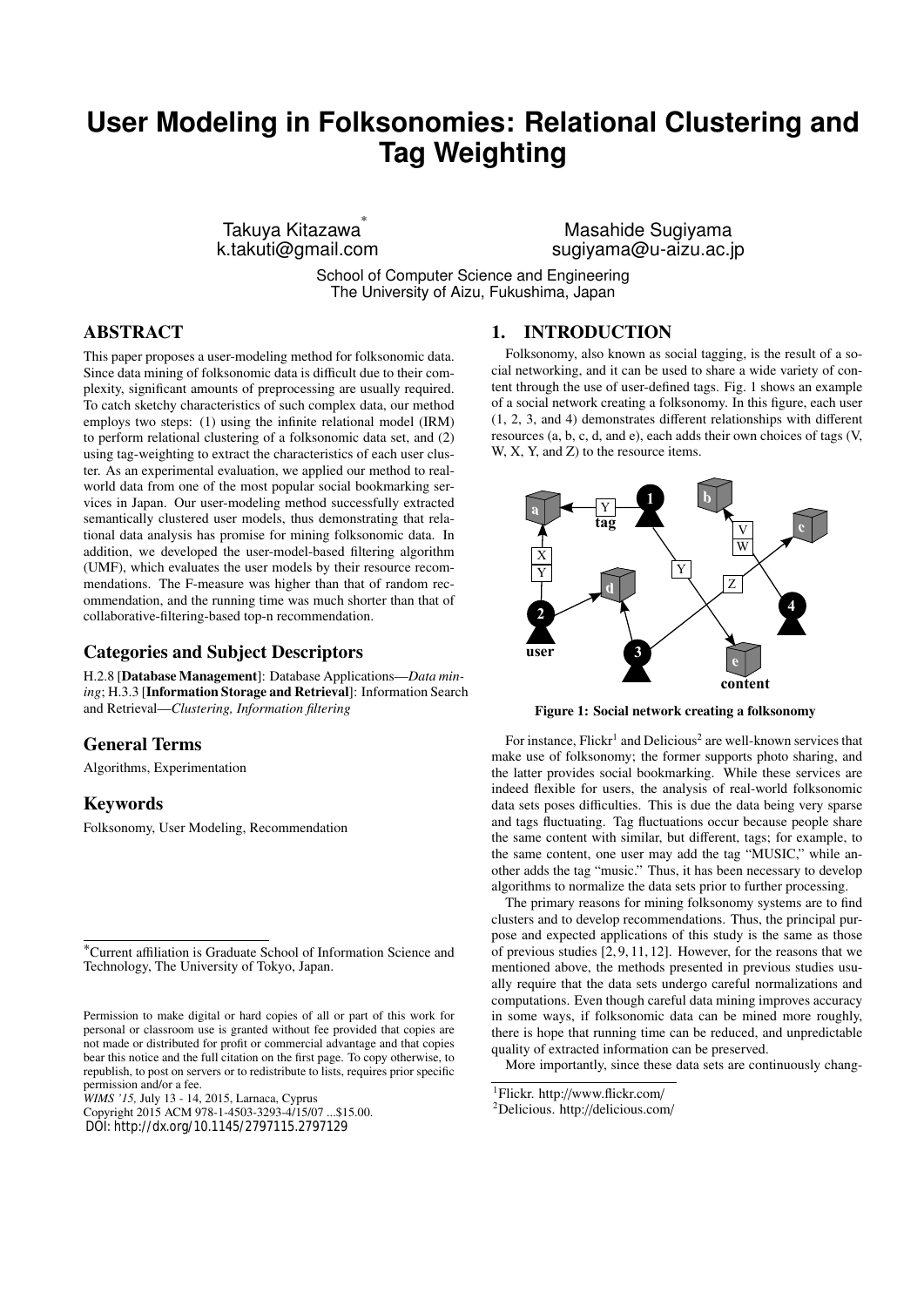ing, time-consuming algorithms are not realistic. For example, the recommender system proposed by Niwa et al. [9] may be impracticable because the system requires many tiny steps. Unfortunately, as long as researchers use the vector space model for folksonomy data sets, it will be necessary to include these extra steps. Even though Hothho et al. [3] established a formal model for retrieving information from folksonomies and contributed greatly to the understanding of folksonomy, their algorithm also uses vectors. Currently, there are many different data mining techniques, and it is straightforward to extract knowledge, such as user preferences and similarities, from folksonomic data, without the need to use a vector space model.

This paper proposes an unsubtle approach to the mining of folksonomic data. In particular, we focus on clustering to determine the relationship between users and resources. Our method is based on the infinite relational model (IRM) [5], which is a nonparametric Bayesian model, and the use of tag weighting to extract user models. User models for services that use folksonomy have a high potential for providing practical personalized applications, such as recommender systems. By demonstrating semantically clustered user models and considering their applications, we show in this paper how relational analysis of folksonomic data can effectively catch the momentary characteristics of users.

# 2. PROBLEM FORMULATION

# 2.1 Input and Output

Let *U* be a set of users, let *C* be a set of resource items, and let *T* be a set of tags in a folksonomy. Thus, for example, based on Fig. 1,  $U = \{1, 2, 3, 4\}, C = \{a, b, c, d, e\}, \text{ and } T = \{V, W, X, Y, Z\}.$ Under this setting, we define a binary relational matrix *R* on  $U \times C$ ; the *i*, *j*-th entry has the value of 1 if the *i*-th user has a connection to the *j*-th item, and it is 0 otherwise. Hence, Fig. 1 can be represented as:

$$
\begin{array}{cccccc}\n & a & b & c & d & e \\
1 & 0 & 0 & 0 & 1 \\
2 & 1 & 0 & 0 & 1 & 0 \\
3 & 0 & 0 & 1 & 1 & 0 \\
4 & 0 & 1 & 0 & 0 & 0\n\end{array}
$$
\n(1)

in which the *i*-th user corresponds to the *i*-th row, and the *j*-th item corresponds to the *j*-th column. Note that when we say a user is connected to a resource item, we mean that the user has bookmarked the item (such as a web page) or has marked it as a "favorites" (such as a shared photo). Each resource item is also associated with added tags and the frequency of each tag, as shown in Table 1.

Table 1: Tag information for each item in Fig. 1

| Content | Added tags and frequency                      |
|---------|-----------------------------------------------|
|         |                                               |
| a       | $\{(V, 0), (W, 0), (X, 1), (Y, 2), (Z, 0)\}\$ |
| h       | $\{(V, 1), (W, 1), (X, 0), (Y, 0), (Z, 0)\}\$ |
|         |                                               |
| c       | $\{(V, 0), (W, 0), (X, 0), (Y, 0), (Z, 1)\}\$ |
| d       | $\{(V, 0), (W, 0), (X, 0), (Y, 0), (Z, 0)\}\$ |
| e       | $\{(V, 0), (W, 0), (X, 0), (Y, 1), (Z, 0)\}\$ |

The above information comprises the input for user modeling, and an example of the output is shown in Table 2. According to this table, several user clusters are found, and we can infer the characteristics of the each of these clusters from the weighted tags. In the table,  $w_k(t)$  indicates the weight of tag *t* for the *k*-th user cluster.

In this paper, we will primarily focus on the characteristics and

Table 2: Example of output from user modeling, using the data from Fig. 1

|           | User cluster $ $ Tag weights             |
|-----------|------------------------------------------|
| $\{1,2\}$ | $w_1(V), w_1(W), w_1(X), w_1(Y), w_1(Z)$ |
| $\{3\}$   | $w_2(V), w_2(W), w_2(X), w_2(Y), w_2(Z)$ |
| {4}       | $w_3(V), w_3(W), w_3(X), w_3(Y), w_3(Z)$ |

preferences of users, since this information leads to practical personalized applications. In this context, the term "user modeling" refers only to their tagging of content, and not to personal attributes, such as gender or age.

# 2.2 Infinite Relational Model

First, we will introduce the IRM because it plays a central role in our approach. The IRM is a stochastic model that is used to determine clusters in relational matrices; IRM-based clustering has been used to discover useful structures in real-world relational data, as discussed in previous studies [4, 5]. As a simple example, Fig. 2 demonstrates clustering for a relational matrix in which the entries are 0 (white) or 1 (black) to show the connections between data sets  $S_1$  and  $S_2$ . The figure shows three clusters.



Figure 2: Example of IRM-based clustering

The IRM assumes that the relational matrices, such as the lefthand matrix in Fig. 2, create dense or sparse sub-blocks in it. For a better understanding, cluster assignments for all elements  $z^1$ ,  $z^2$ , and inter-cluster density  $\eta(k, \ell)$  are shown in Fig. 3. Importantly, this is just how the IRM assumed the data have been generated. In practice, the relational data *R* is observed, and the estimation of the optimal cluster allocation  $z^1$  and  $z^2$  is the main task<sup>3</sup>.



Figure 3: Relational data generative model of the IRM

<sup>&</sup>lt;sup>3</sup>C code developed by Kemp et al. [5] is available at: http://www.psy.cmu.edu/ ckemp/code/irm.html.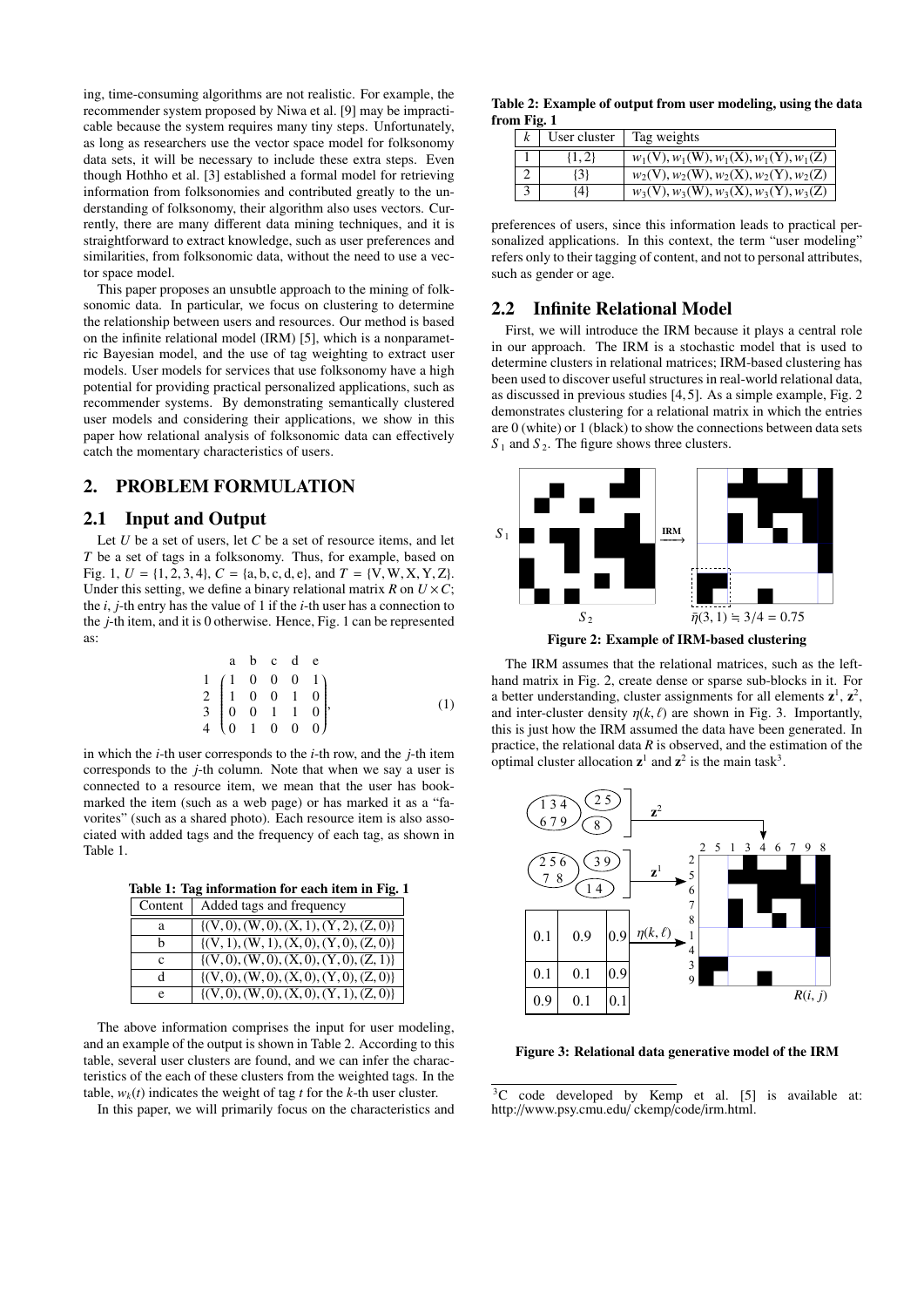Let  $N_1$  be the number of  $S_1$  clusters, and let  $N_2$  be the number of  $S_2$  clusters. As can be seen in Fig. 2, relational clustering enables the computation of the maximum a posteriori value of  $\eta(k, \ell)$ :

$$
\bar{\eta}(k,\ell) = \frac{m(k,\ell) + \beta}{\bar{m}(k,\ell) + m(k,\ell) + 2\beta},\tag{2}
$$

where  $m(k, \ell)$  and  $\bar{m}(k, \ell)$  are, respectively, the number of 1s and 0s in the intersection of the *k*-th cluster  $(k = 1, 2, ..., N_1)$  with the  $\ell$ -th cluster ( $\ell = 1, 2, ..., N_2$ ), and  $\beta$  is a parameter of the IRM.

# 2.3 User-Modeling Algorithm

To create user models for a given data set, the following steps are followed: (1) preform relational clustering for the matrix *R* (a binary relational matrix of  $U \times C$ ), and (2) use tag weighting to extract the characteristics of each user cluster. After the first step, user clusters and content clusters are generated simultaneously.

Next, the characteristics of each content cluster are determined by gathering the tag frequencies, as shown in Table 1. We will introduce a tag weighting technique in Section 4.1, and we will be interested in the tags with the highest weights.

Finally, we integrate the results from the above two steps, and the characteristics of all of the individual users are output as a set of weighted tags. Fig. 4 shows an example of the relationships between components in the user-modeling algorithm. In step (1), the relationship between  $U_k$  and  $C_\ell$  is determined by  $\bar{\eta}(k,\ell)$ , and then in step  $(2)$ , each content cluster  $C_{\ell}$  is characterized by the set of tags with the highest weights.



Figure 4: Relationships between components of the usermodeling algorithm

# 3. RELATIONAL CLUSTERING IN SOCIAL BOOKMARKING

As the first step in user modeling, we collected data sets<sup>4</sup> from Hatena Bookmark<sup>5</sup>, one of the most popular social bookmarking services in Japan, and we then performed relational clustering for the data matrix, which consisted of 1,017 users *U* and 7,000 web pages *C* [6]. IRM-based clustering generated 163 user clusters  $(N_1 = 163)$  and 8 content (web page) clusters  $(N_2 = 8)$ . Partial results are shown in Fig. 5, where  $T_{\ell}$  is the set of tags given to  $C_{\ell}$ items, with the frequency of each tag.



Figure 5: Part of the result of clustering  $U \times C$ 

As can be seen in Fig. 5, the density of 1 in the intersection of *U*<sup>9</sup> and  $C_8$  is high, as indicated by black dots. From Eq. (2), we find that  $\bar{\eta}(9, 8) = 0.14$  is large, and thus  $U_9$  and  $C_8$  have a relatively strong relationship. We can see that the density in the intersection of  $U_9$  and  $C_7$  is lower, and, as expected,  $\bar{\eta}(9, 7) = 0.02$  is smaller. The user-modeling method uses  $\bar{\eta}(k, \ell)$  to find the characteristics of user clusters.

Fig. 6 shows the log-likelihood of a given relation and the number of clusters obtained in each iteration. The cluster assignments of all elements are individually reallocated in each step. Processing of the 1,017-by-7,000 matrix (97.6% sparse) took 54 minutes for 20 iterations. We note that the likelihood and the number of clusters converged at different rates.



Figure 6: Convergence of the IRM-based clustering

# 4. USER MODELING BASED ON THE CLUS-TERING RESULT

As mentioned in Section 3,  $\bar{\eta}(k, \ell)$  indicates the strength of the relationship between the user clusters and the content clusters. In this section, we discuss the assignment of weights to each tag; this is done to determine the characteristics of each of the user clusters. We apply tag weighting and user modeling to the social bookmarking data sets used in the previous section.

# 4.1 Using Tag Weighting to Extract the Characteristics of User Clusters

The tag-weighting technique is similar to term frequency–inverse

<sup>4</sup>These data were collected from Jun. 4, 2014 to Jun. 5, 2014.

<sup>5</sup>Hatena Bookmark. http://b.hatena.ne.jp/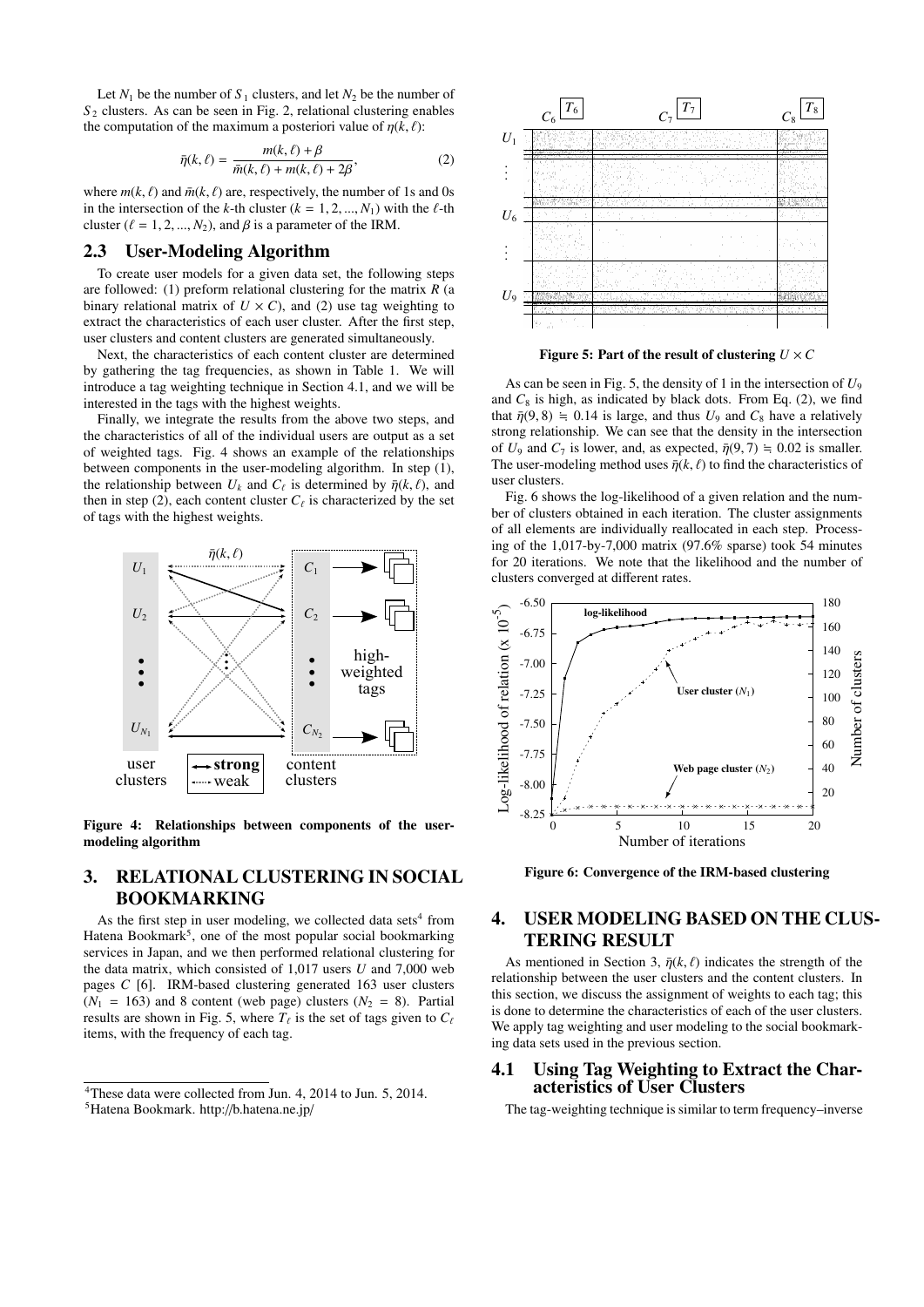document frequency tf-idf weighting, and our goal is to determine which tags have special significance for each user cluster. Thus, the characteristics of the user clusters correspond to the tags with the highest weights.

Let  $T_\ell$  and tag  $t \in T$  correspond, respectively, to a document and a term in tf-idf weighting. Hence, tf*t*,ℓ indicates the frequency of *t* in  $T_\ell$ , and df<sub>t</sub> denotes the number of  $T_\ell$  such that tf<sub>t, $\ell \neq 0$ . Let</sub>  $\text{idf}_t = \max\{0, \log((N_2 - \text{df}_t)/\text{df}_t)\}, \text{ where } N_2 \text{ denotes the number }$ of content clusters [8]. Thus, the weight of  $t$  in  $T_\ell$  is

$$
w_{t,\ell} = \text{tf}_{t,\ell} \cdot \text{idf}_t. \tag{3}
$$

In order to compare this with  $T_{\ell}$  ( $\ell = 1, 2, ..., N_2$ ), we then normalize Eq. (3) by dividing it by  $w_0 = \sqrt{\sum_{t \in T_\ell} w_{t,\ell}^2}$ .

$$
w_{t,\ell}^* = \frac{w_{t,\ell}}{w_0}.\tag{4}
$$

Next, our approach integrates Eq. (4) and  $\bar{\eta}(k, \ell)$  to compute the weight of the tag for each user cluster. As shown in Eq. (2),  $\bar{\eta}(k, \ell)$ is determined for each intersection:

$$
U_1\nU_2\n\begin{bmatrix}\n\bar{\eta}(1,1) & \bar{\eta}(1,2) & \dots & \bar{\eta}(1,N_2) \\
\bar{\eta}(2,1) & \bar{\eta}(2,2) & \dots & \bar{\eta}(2,N_2) \\
\vdots & \vdots & \vdots & \ddots & \vdots \\
\bar{\eta}(N_1,1) & \bar{\eta}(N_1,2) & \dots & \bar{\eta}(N_1,N_2)\n\end{bmatrix}
$$
\n(5)

Since this paper focuses on the users, the sum of each row in Eq. (5) should be 1, as compared with  $C_{\ell}$ ; however,  $\sum_{\ell=1}^{N_2} \bar{\eta}(k,\ell) \neq 1$ . So, we normalize  $\bar{\eta}(k,\ell)$ :

$$
\bar{\eta}^*(k,\ell) = \frac{\bar{\eta}(k,\ell)}{\bar{\eta}_0},\tag{6}
$$

where  $\bar{\eta}_0 = \sum_{\ell=1}^{N_2} \bar{\eta}(k,\ell)$ . The weight of the tag *t* for each user cluster *U<sup>k</sup>* is

$$
w_k(t) = \sum_{\ell=1}^{N_2} \bar{\eta}^*(k, \ell) \cdot w_{t, \ell}^*.
$$
 (7)

The solutions to Eq. (7) provide the  $U_k$  user characteristics for large values of  $w_k(t)$ .

## 4.2 User Modeling in Social Bookmarking

We applied user modeling to the clustering result discussed in Section 3. First, we used Eq. (4) to compute the tag weights; Fig. 7 shows the 20 tags with the largest weights (top-20) for each  $T_\ell$  $(N_2 = 8)$ . In this figure, the x-axis and the y-axis indicate the rank of the tags and their weights, respectively, with the top-3 tags written in boxes. For example, note that all of the top-3 tags in  $T_1$  are associated with topical news, and the tags of  $T_3$  are terms related to engineering in the IT field.

As seen above, tag weighting allows us to infer the characteristics of each cluster. However, at the same time, the characteristics of some tag sets, such as  $T_8$ , are uncertain. Note that use of the modified idf formula  $\text{idf}_t = \max\{0, \log((N_2 - \text{df}_t)/\text{df}_t)\}\)$  is important in this experiment, since applying the conventional formula  $\text{idf}_t = \log(N_2/\text{df}_t)$  leads to undesirable weighting, in which several of the tags end up in the top-3 of different  $T_\ell$  sets.

As mentioned above, in Fig. 7, the height of the gray area in the background represents  $\bar{\eta}(9, \ell)$ . In this figure, we can see that the tags in  $T_1$ ,  $T_6$ , and  $T_8$  are characteristic of the users in  $U_9$ ; this is confirmed by the top-20  $w_9(t)$ , which are shown in Fig. 8. Most top-20 tags are rather general terms, but there are some heavily weighted technical tags, such as  $w_9$ ("swift") and  $w_9$ ("VBA"). Thus,

 $U<sub>9</sub>$  users are likely to be primarily interested in general topics, but also interested to some degree in programming. This knowledge was obtained as an output of the user modeling. On the other hand, since it is difficult to obtain more-specific user preferences, it is necessary to further refine our proposed method.



Figure 8: Top-20  $w_9(t)$  tags for  $U_9$  users

## 5. EVALUATION AND DISCUSSION

In the previous sections, we discussed how to extract from folksonomic data the structure of groups and the characteristics of users. In this section, we will evaluate the correctness of the extracted user models, by using this information to make recommendations. We will use the results of user modeling to learn the data, create recommendations based on the user models, and then evaluate the accuracy of recommendations using test data. Importantly, in practical terms, the number of iterations for IRM-based clustering (IRM iterations) is a crucial factor for running time.

In this section, we will use relational tuples, instead of the relational matrix used above. For example, the relational matrix in Eq. (1) can also be represented as a set of relational tuples:

$$
\{(1, a), (1, e), (2, a), (2, d), (3, c), (3, d), (4, b)\},\tag{8}
$$

where the tuple  $(X, Y)$  means that user  $X$  has a connection to item Y. Note that the size of the set in Eq. (8) is equal to the number of 1s in Eq. (1).

As mentioned in Section 3, the social bookmarking data set has 1,017 users and 7,000 web pages. We represented this data as relational tuples and evaluated them by 5-fold cross validation. Table 3 shows the numbers of tuples, 80% for learning and 20% for testing, in each cross validation step.

| Table 3: Number of tuples in the social bookmarking data set |  |  |
|--------------------------------------------------------------|--|--|
|                                                              |  |  |

| AΠ       | $100\%$ | 172,365 |  |
|----------|---------|---------|--|
| Learning | 80%     | 137.892 |  |
| Test     | 20%     | 34.473  |  |

After dividing the data, we reconverted the learning tuples into a relational matrix and then performed user modeling, as shown in the previous sections.

IRM-based clustering is implemented in C, and we ran the program on Vine Linux 6.3 (32bit) with an Intel(R) Core(TM) i7-2600 CPU @ 3.40GHz and 4GB RAM. After relational clustering, the results were handled by codes written in Python 2.7.8.

#### 5.1 User-Model-Based Recommendation

We chose recommended web pages for every user cluster. As shown in Table 2, user cluster *k* has overall tag weights  $w_k(t)$ , so our recommendation algorithm can compute the *prediction degree*  $P_k(p)$  of web page *p* for the *k*-th user cluster:

$$
P_k(p) = \sum_{t \text{ added top}} w_k(t). \tag{9}
$$

To give an example, as a result of user modeling in the first cross validation step, the sorted  $P_k(p)$  for the largest user cluster *k* in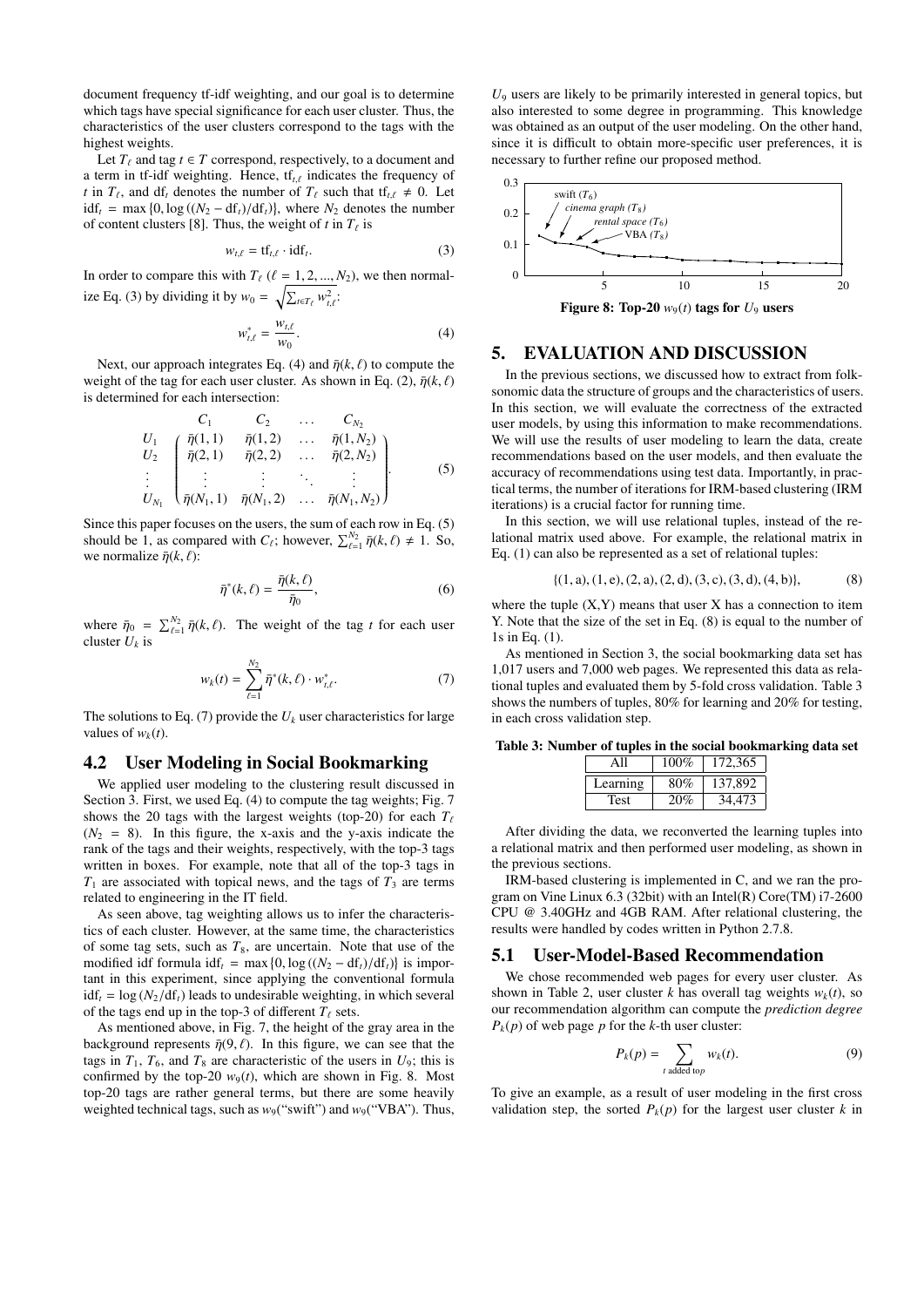

Figure 7: Top-20  $w_{t,\ell}^*$  in  $T_\ell$  and top-3 tags; the height of the gray areas in the background indicates  $\bar{\eta}^*(9,\ell)$ . Words in *italics* are Japanese tags that were translated into English.

different IRM iterations are shown in Fig. 9. This figure clearly illustrates that only about 400 web pages (out of 7,000 total) are significant.



Figure 9: Sorted  $P_k(p)$  in different IRM iterations

Fig. 9 also depicts that prediction degrees may not be affected by the number of IRM iterations. Hence, we can use earlier cluster assignments for fast, practical recommendations.

After computing the  $P_k(p)$ , web pages were recommended when the prediction degree exceeded the threshold  $\theta$ , that is,  $P_k(p) > \theta$ for web page *p*; then *p* was recommended to each user  $u \in U_k$ , excluding any  $p$  for which  $(u, p)$  was in the learning data. We call this recommendation the user-model-based filtering algorithm (UMF). The precise procedure of UMF is described as Algorithm 1.

| <b>Algorithm 1</b> Find all recommended pages, using a threshold $\theta$ |                                 |                                                                               |  |
|---------------------------------------------------------------------------|---------------------------------|-------------------------------------------------------------------------------|--|
|                                                                           | 1: $L \leftarrow \emptyset$     | $\triangleright$ list of recommended relational tuples                        |  |
|                                                                           | 2: for $k = 1, 2, , N_1$ do     |                                                                               |  |
| 3:                                                                        | for all $\{p \mid p \in C\}$ do | $\triangleright$ all web pages                                                |  |
| 4:                                                                        | $P_k(p) \leftarrow 0$           |                                                                               |  |
| 5:                                                                        | for all tag $t$ added to $p$ do |                                                                               |  |
| 6:                                                                        |                                 | $P_k(p) \leftarrow P_k(p) + w_k(t)$                                           |  |
| 7:                                                                        | if $P_k(p) > \theta$ then       | $\triangleright$ filtering web page                                           |  |
| 8:                                                                        |                                 | for all $\{u \mid u \in U_k \text{ and } (u, p) \notin \text{Learning}\}\$ do |  |
| 9:                                                                        |                                 | $L \leftarrow L \cup \{(u, p)\}\$                                             |  |
|                                                                           | 10: return $L$                  |                                                                               |  |

## 5.2 Evaluation Based on the F-measure and Running Time

In this section, we will use the F-measure to evaluate the accuracy of the recommendations, and then we will discuss the effectiveness of the proposed user-modeling method. As a result of the UMF procedure, both the precision and the recall can be computed, as follows:

$$
\text{Precision} = \frac{|L \cap \text{Test}|}{|L|},\tag{10}
$$

$$
\text{Recall} = \frac{|L \cap \text{Test}|}{|\text{Test}|}. \tag{11}
$$

We applied UMF with various values of  $\theta$  in order to determine the optimal threshold value. As can be seen in Fig. 10, the F-measure peaked when  $\theta = 0.025$  for every IRM iteration; we also note that for this value, the overall running time except for IRM-based clustering was acceptable. When  $\theta$  < 0.025, too many web pages were recommended, the running time was much longer, and the F-measure was lower. Thus, 0.025 is the optimal threshold value. Note that this is the result of 5-fold cross validation.



Figure 10: F-measure and running time (except for IRM-based clustering), for different thresholds and iterations

Actually, in Fig. 10, the F-measure increased from the first IRM iteration to the second IRM iteration, but it is clear that the number of iterations did not affect the accuracy after the second iteration. This fact can be also confirmed by Fig. 6 because, at the second iter